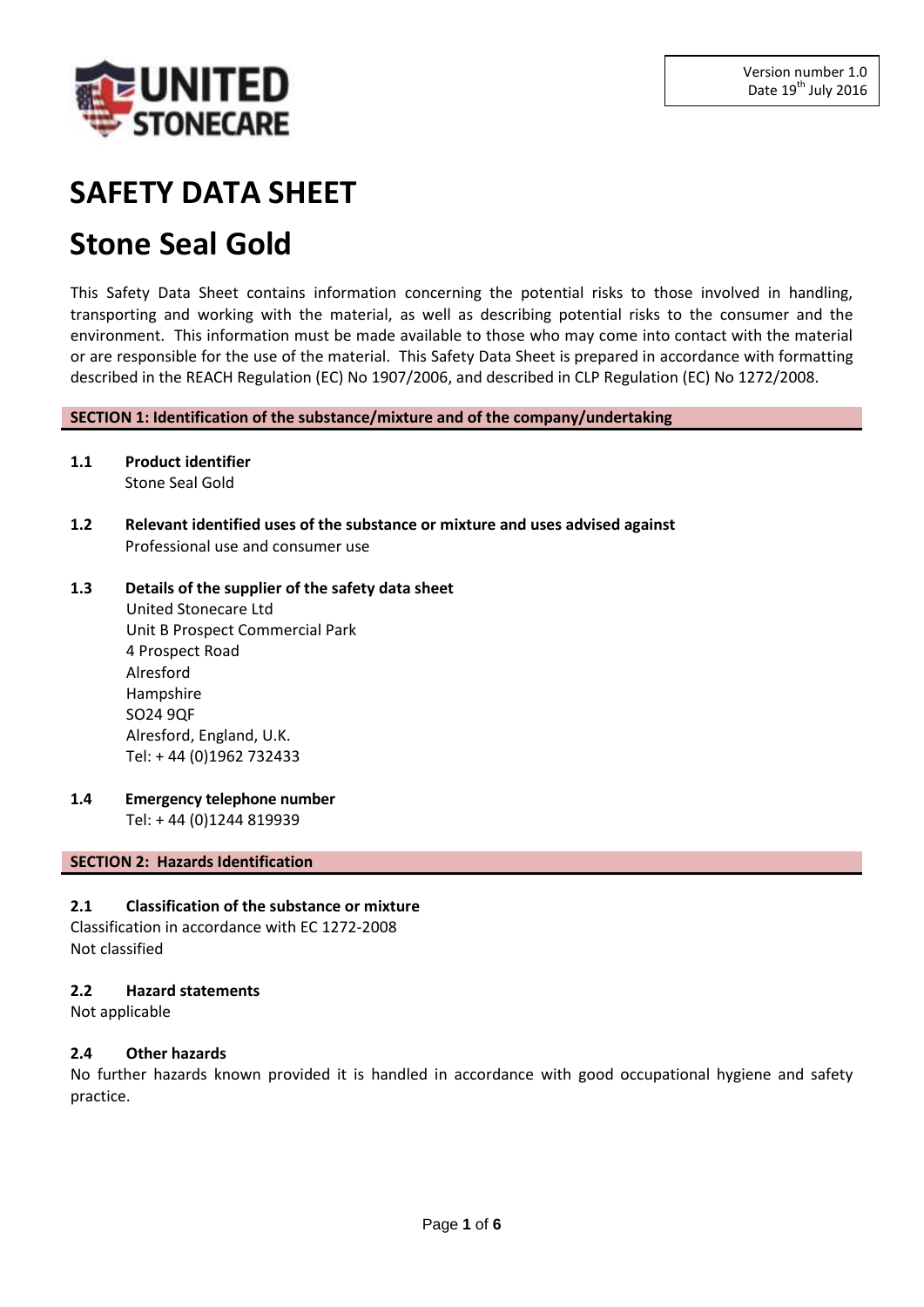

# **SECTION 3: Composition**

# **3.1 Substances**

Not applicable

# **3.2 Mixtures**

This mixture does not contain any substances to be mentioned according to the criteria of section 3.2 of REACH annex II

# **SECTION 4: First Aid Measures**

# **4.1 Description of first aid measures**

| EYE CONTACT:         | Contact lenses should be removed. Irrigate copiously with clean, fresh water for at least 10  |
|----------------------|-----------------------------------------------------------------------------------------------|
|                      | minutes, holding the eyelids apart. Seek medical advice.                                      |
| INHALATION:          | Remove to fresh air, keep the patient warm and at rest. If breathing is irregular or stopped, |
|                      | administer artificial respiration. Give nothing by mouth. If unconscious, place in the        |
|                      | recovery position and seek medical advice.                                                    |
| <b>SKIN CONTACT:</b> | Remove contaminated clothing. Wash skin with soap and water or use a proprietary skin         |
|                      | cleanser.                                                                                     |
| INGESTION:           | Wash mouth out with water and give warm milk to drink. Seek medical attention. DO NOT         |
|                      | induce vomiting.                                                                              |

# **4.2 Most important symptoms and effects, both acute and delayed**

| EYE CONTACT:         | No additional information available. |
|----------------------|--------------------------------------|
| INHALATION:          | No additional information available. |
| <b>SKIN CONTACT:</b> | No additional information available. |
| INGESTION:           | No additional information available. |

# **4.3 Indication of any immediate medical attention and special treatments needed**

Symptomatic treatment as required.

# **SECTION 5: Firefighting Measures**

# **5.1 Extinguishing media**

Froth, powder,  $CO<sub>2</sub>$ DO NOT use water jet

# **5.2 Special hazards arising from the substance or mixture**

Exposure to decomposition products might contain health risks. Thick black smoke may be released. Cool off in water the closed wrappings exposed to fire. Prevent sewages against penetration of fire in sewers.

# **5.3 Advice for fire fighters**

Fire fighters should wear suitable protective clothing and equipment and self-contained breathing apparatus as appropriate.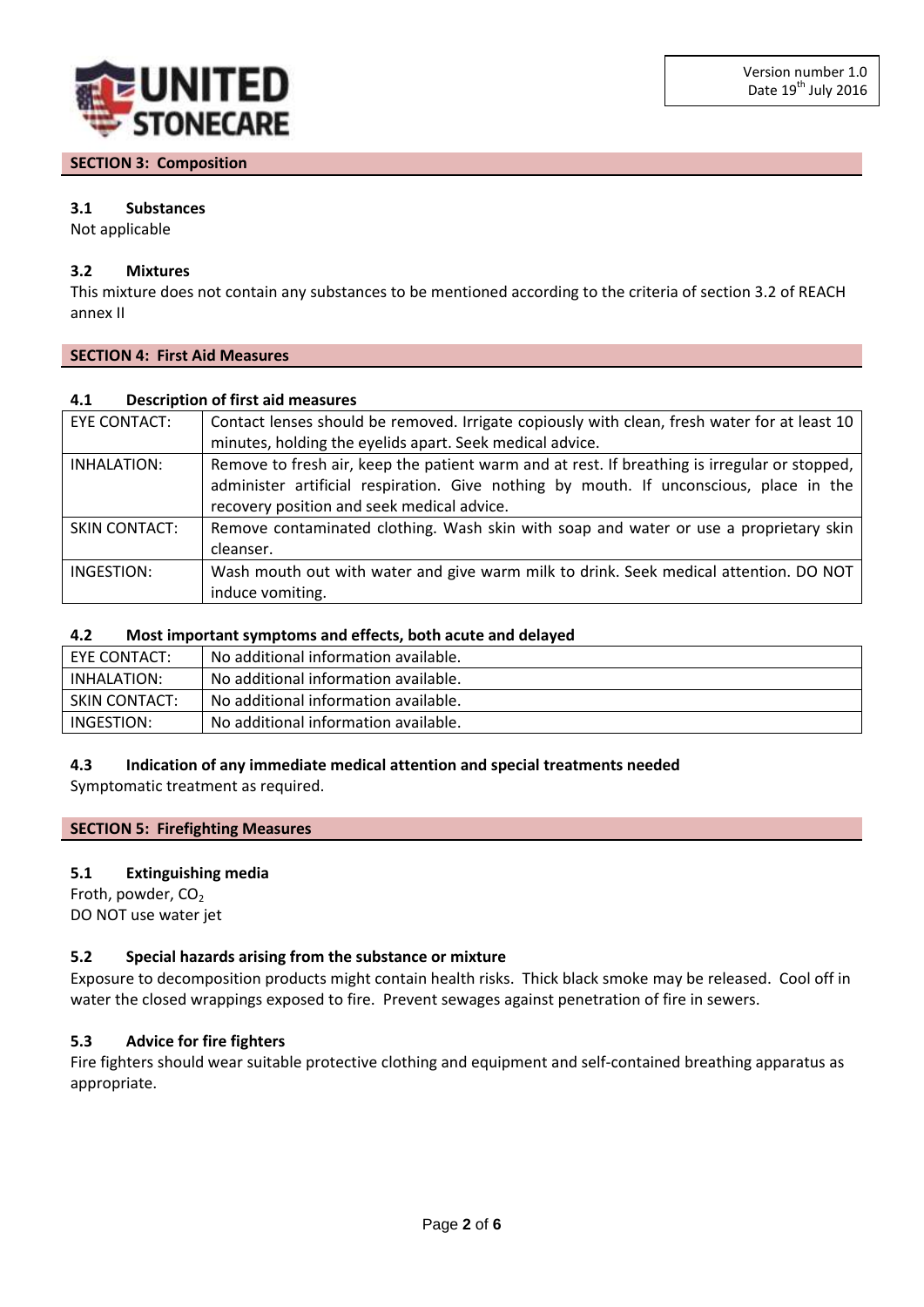

#### **SECTION 6: Accidental Release Measures**

# **6.1 Personal precautions, protective equipment and emergency procedures**

Ensure adequate ventilation of the working area. Wear suitable protective equipment. Exclude sources of ignition.

#### **6.2 Environmental precautions**

Prevent from entering the sewer systems, surface water or soil.

# **6.3 Methods and materials for containment and clearing up**

Absorb with earth, sand or other absorbent materials. Wash the area clean with detergent. Avoid the use of solvents.

# **6.4 References to other sections**

See section 13 for further information.

# **SECTION 7: Handling and Storage**

# **7.1 Precautions for safe handling**

Do not use in areas where potential sources of ignition exist. Keep container tightly closed. Never use pressure to empty container. Avoid skin and eye contact. For personal protection see section 8.

# **7.2 Conditions for safe storage, including any incompatibilities**

Observe the label precautions. Store between 5 & 25°C in a dry, well ventilated place away from sources of heat, ignition, oxidising agents and direct sunlight. No smoking. Prevent unauthorised access. Keep upright to prevent leakage.

#### **7.3 Specific end uses(s)**

No further relevant information available.

#### **7.4 Suitable Packaging**

No further relevant information available.

#### **SECTION 8. Exposure Controls/Personal Protection**

# **8.1 Control parameters**

No additional information available.

#### **8.2 Exposure controls**

| Respiratory            | Wear respirator with organic filter fitted if there is a risk of high vapour. |  |
|------------------------|-------------------------------------------------------------------------------|--|
| <b>Hand protection</b> | Protective gloves should be worn.                                             |  |
| <b>Eye Protection</b>  | Chemical goggles should be worn if there is a risk of splashing.              |  |
| <b>Skin protection</b> | Impervious overalls and boots should be worn.                                 |  |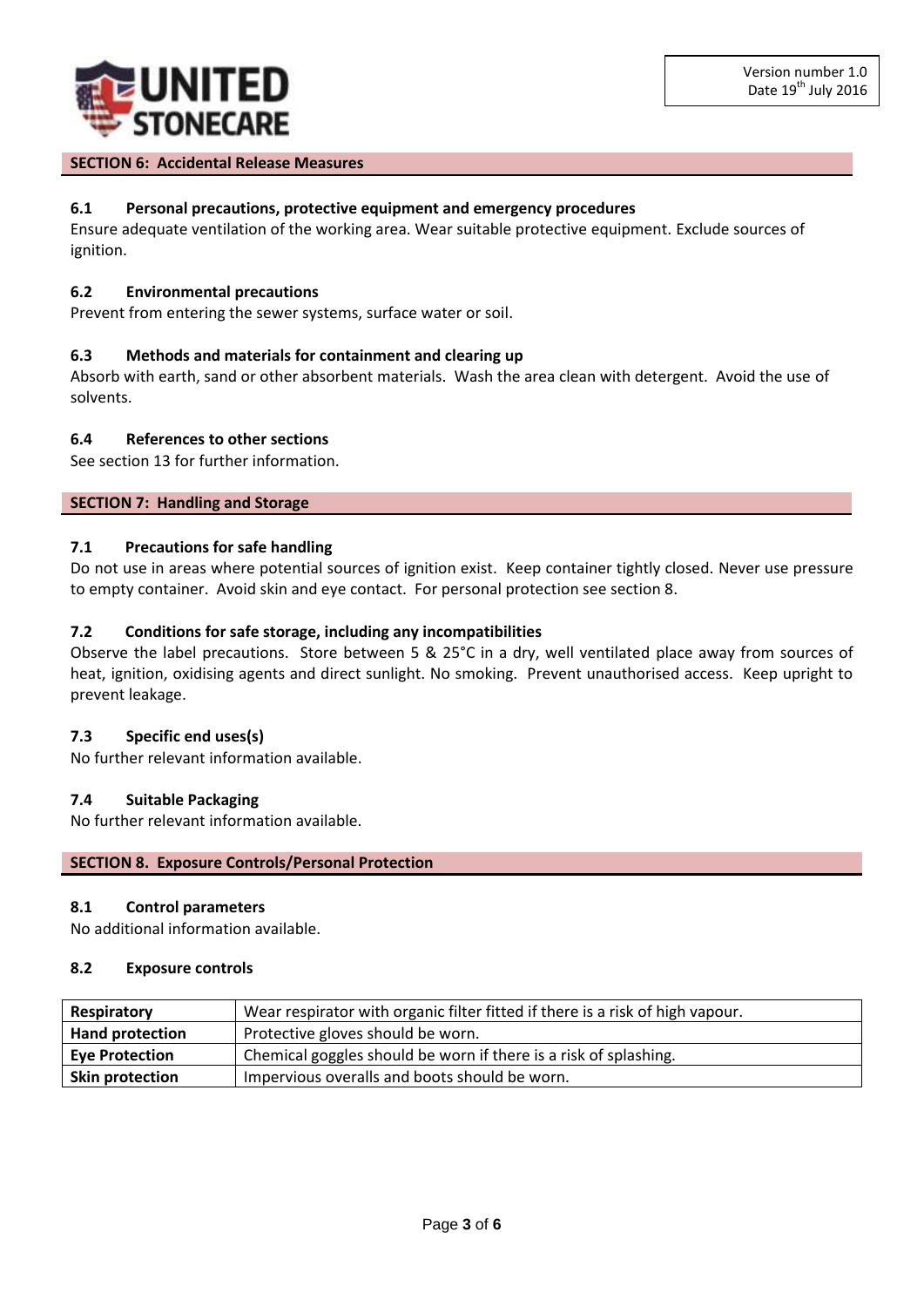

# **SECTION 9: Physical and Chemical Properties**

#### **9.1 Information on basic physical and chemical properties**

| <b>Physical state:</b>                  | Liquid               |
|-----------------------------------------|----------------------|
| Colour:                                 | Milky white          |
| Odour:                                  | Slight               |
| <b>Odour threshold:</b>                 | No data available    |
| pH:                                     | Pure 4 to 5          |
| <b>Melting point:</b>                   | No data available    |
| <b>Boiling point:</b>                   | No data available    |
| <b>Flashpoint:</b>                      | Not applicable       |
| <b>Evaporation rate:</b>                | No data available    |
| <b>Flammability:</b>                    | No data available    |
| Vapour pressure:                        | No data available    |
| Vapour density:                         | No data available    |
| <b>Volumic mass:</b>                    | Active at 20°C: 1.01 |
| <b>Solubility in water:</b>             | Soluble              |
| Solubility in other solvents:           | No data available    |
| <b>Partition coefficient (log Kow):</b> | No data available    |
| <b>Autoignition temperature:</b>        | No data available    |
| <b>Decomposition temperature:</b>       | No data available    |
| Viscosity:                              | No data available    |
| <b>Explosive properties:</b>            | No data available    |
| <b>Oxidising properties:</b>            | No data available    |

#### **9.2 Other information**

None

#### **SECTION 10: Stability and Reactivity**

#### **10.1 Reactivity**

This product is non-reactive under normal conditions of use, storage and transport.

# **10.2 Chemical stability**

Stable under normal conditions.

# **10.3 Possibility of hazardous reactions**

No dangerous reactions known under normal conditions of use.

# **10.4 Conditions to avoid**

Avoid contact with oxidising agents and highly acidic or basic substances.

# **10.5 Incompatible materials**

No further relevant information available.

# **10.6 Hazardous decomposition products**

Under normal conditions of storage and use, hazardous decomposition products should not be produced.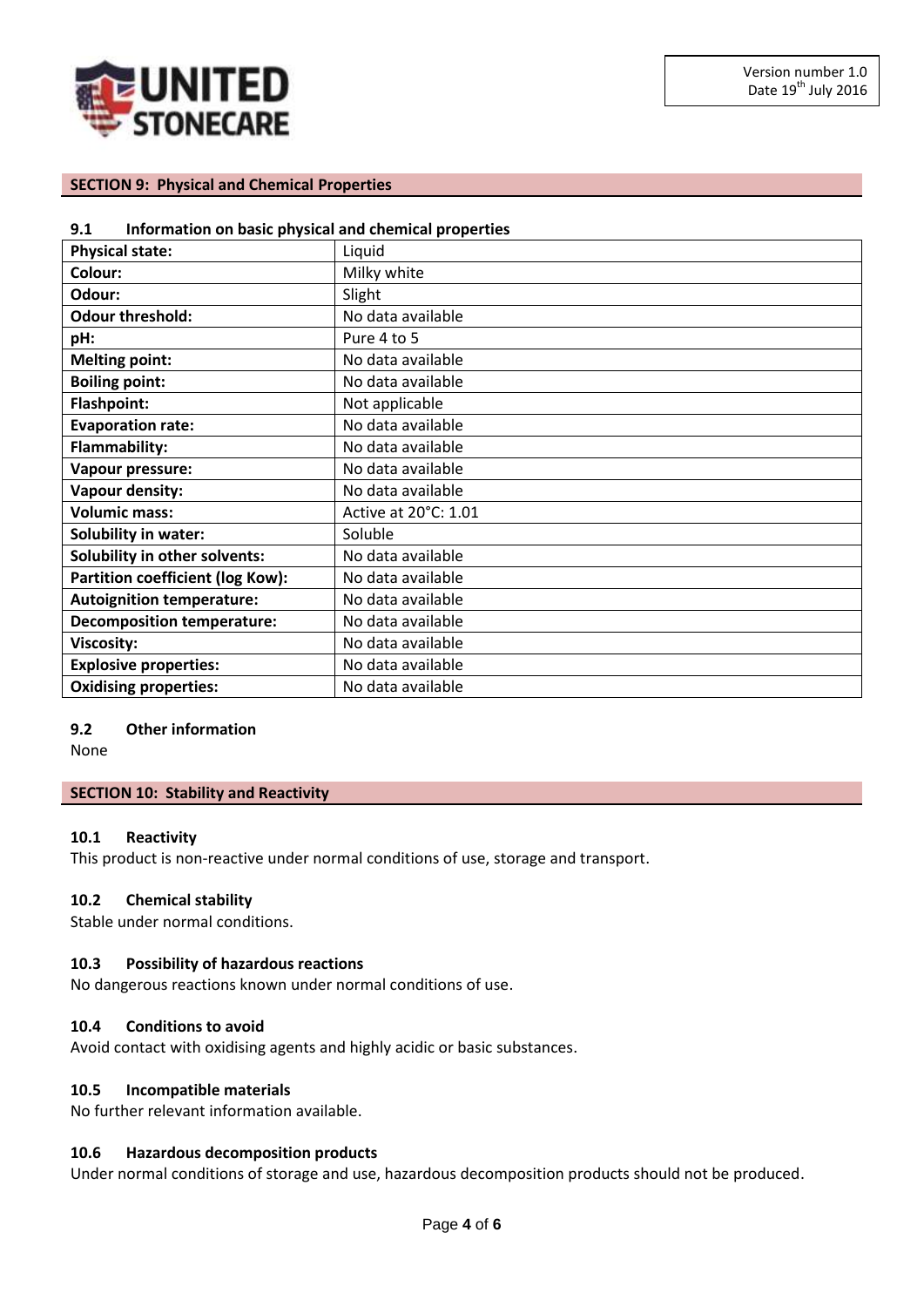

# **SECTION 11: Toxicological Information**

# **11.1 Information on toxicological effects**

| (a) acute toxicity                 | Not classified |
|------------------------------------|----------------|
| (b) skin corrosion/irritation      | Not classified |
| (c) serious eye damage/irritation  | Not classified |
| (d) respiratory/skin sensitisation | Not classified |
| (e) germ cell mutagenicity         | Not classified |
| (f) carcinogenicity                | Not classified |
| (g) reproductive toxicity          | Not classified |
| (h) STOT-single exposure           | Not classified |
| (i) STOT-repeated exposure         | Not classified |
| (i) aspiration hazard              | Not classified |

#### **SECTION 12: Ecological Information**

#### **12.1 Toxicity**

Toxic to daphnia.

# **12.2 Persistence and degradability**

Easily biodegradable.

# **12.3 Bioaccumulative potential**

No further relevant information available.

#### **12.4 Mobility in soil**

No additional information available.

# **12.5 Results of PBT and vPvB assessment**

Not relevant – no registration required.

#### **12.6 Other adverse effects**

No further relevant information available.

#### **SECTION 13: Disposal Considerations**

#### **13.1 General information**

Dispose of in accordance with all applicable local and regulation or use a registered waste disposal contractor.

#### **13.2 Disposal methods**

Dispose of in accordance with all applicable local and regulation or use a registered waste disposal contractor.

#### **13.3 Disposal of packaging**

Dispose of in accordance with all applicable local and regulation or use a registered waste disposal contractor.